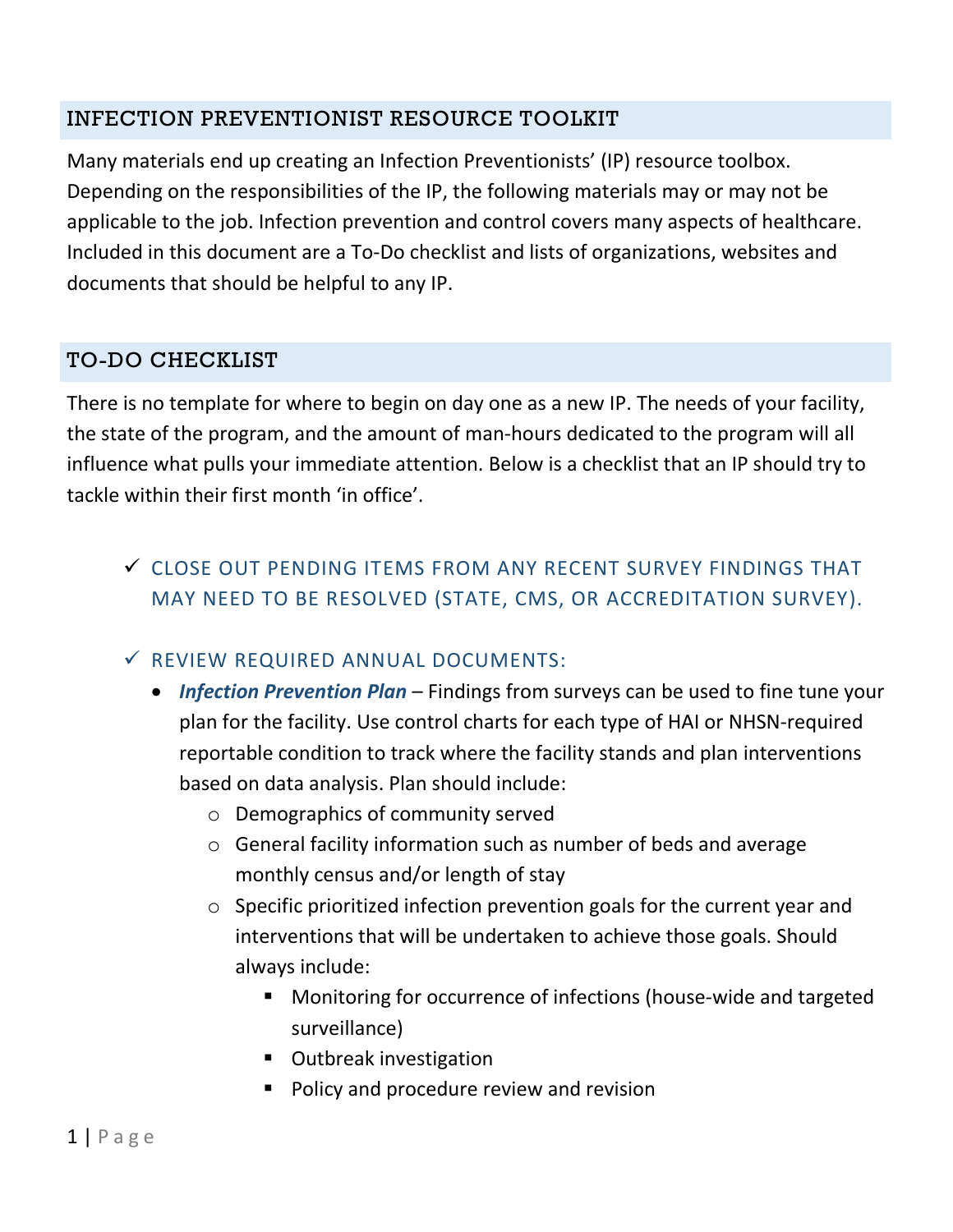- **Staff education related to infection prevention**
- **Quality assurance**
- Consultation a resource to physicians, staff, administrators and patients
- o Division of responsibilities for infection prevention activities
- o Reporting
	- Reports to Infection Prevention Committee
	- Reports to Infection Prevention supervisor and others as directed
	- **Providing feedback to staff**
	- Reporting to NHSN, DSHS TxHSN and public health as required for notifiable conditions
- *Infection Control Risk Assessment and Prioritized Goals* should be formally reviewed at least annually and whenever significant changes occur in the elements that affect risk. Should include:
	- o Risks from geographical location and community environment
	- o Potential device-associated infections
	- o Surgical site infections
	- o Specific MDROs
		- **MRSA, VRE, MDR-A, ESBLs, CREs, etc.**
	- o Specific infections
		- Influenza, novel influenza (e.g., avian influenza, swine influenza)
		- **EXEC** Legionella or Tuberculosis
		- Anything prevalent in the community that may show up at the facility
	- o Prioritized goals based on risk score in descending order
		- $\blacksquare$  Identify strategies to mitigate these risks

# $\checkmark$  REVIEW PAST INFECTION PREVENTION COMMITTEE MINUTES (NAME OF COMMITTEE MAY VARY)

# $\checkmark$  REVIEW ADDITIONAL ITEMS THAT WERE MONITORED BY THE DEPARTMENT/PROGRAM BUT NOT REPORTED IN THE MINUTES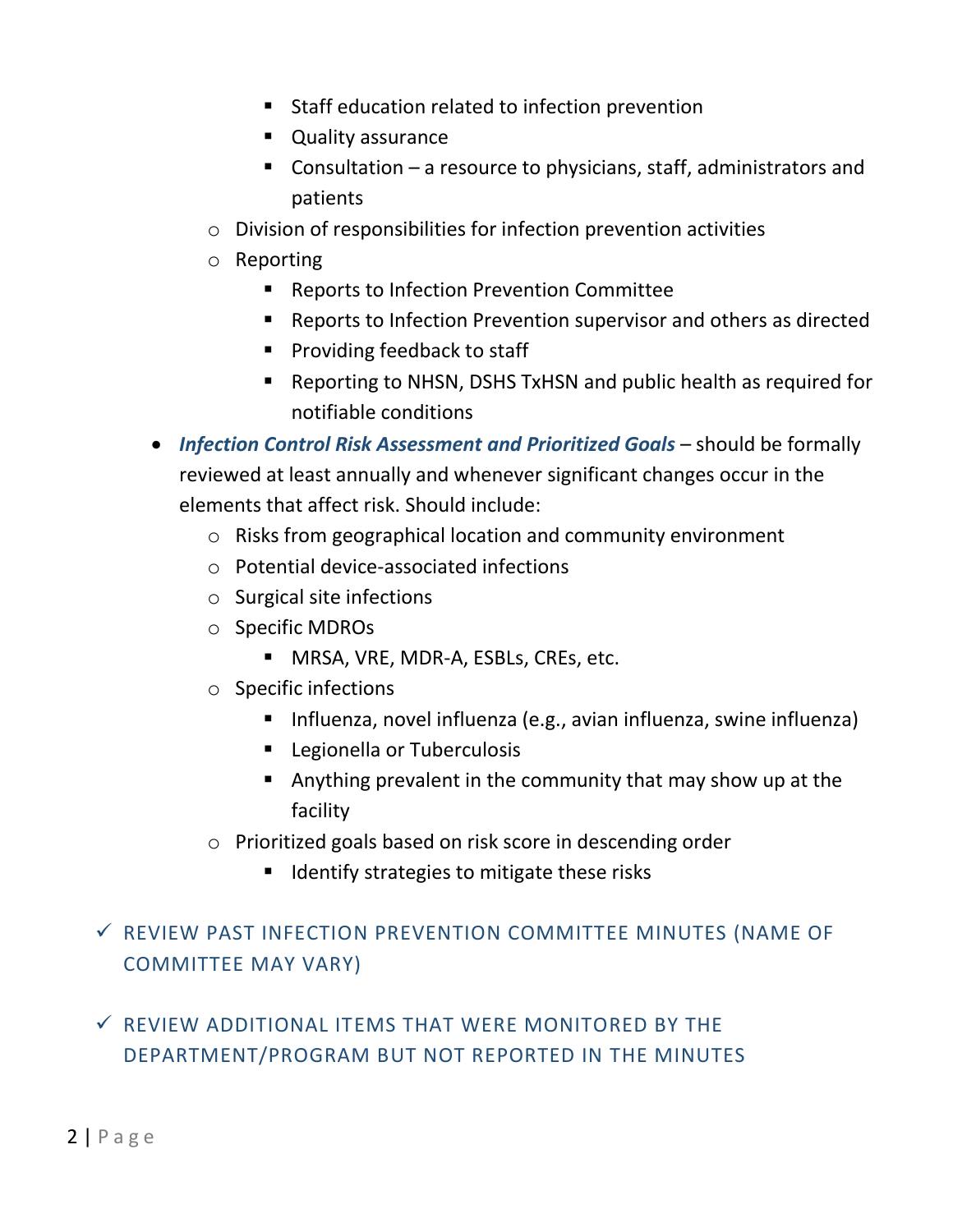- BECOME FAMILIAR WITH POLICIES, CREATE TIMELINE FOR ANY THAT ARE OUTDATED OR NEED UPDATING.
	- o Review references in policies and make sure they are up-to-date.
- $\checkmark$  verify requirements and reporting status for nhsn and txhsn and HAVE FACILITY ADMINISTRATOR UPDATE THE CONTACT INFORMATION
	- o Obtaining access to NHSN may take a while so make sure to do this as soon as possible.
	- o For assistance with TxHSN, email HAITexas@dshs.texas.gov
- LEARN THE SYSTEM FOR CAPTURING AND RECORDING YOUR SURVEILLANCE – INFECTIONS, REPORTABLE DISEASES AND COLONIZATION
- TOUR THE FACILITY AND DO A SHORT SURVEY, INCLUDING THE STAFF AND MANAGEMENT, RELATED TO INFECTION PREVENTION POLICY, PROCEDURE, AND PRACTICES AND CREATE A LIST OF ITEMS THAT SHOULD BE ADDRESSED
	- o Some examples of the survey would include:
		- Cleanliness: Floor to ceiling, in patient vs. non-patient care areas, sterile vs. non-sterile
		- **Location and number of negative air pressure rooms**
		- **E** Are PPE and hand hygiene products readily available?
		- Is the facility using current best practices for reducing infections?
		- What disinfectants are currently used at the facility?
	- o Begin communication with Housekeeping, Facilities and Pharmacy staff
		- Some of their functions and expertise will assist you in your duties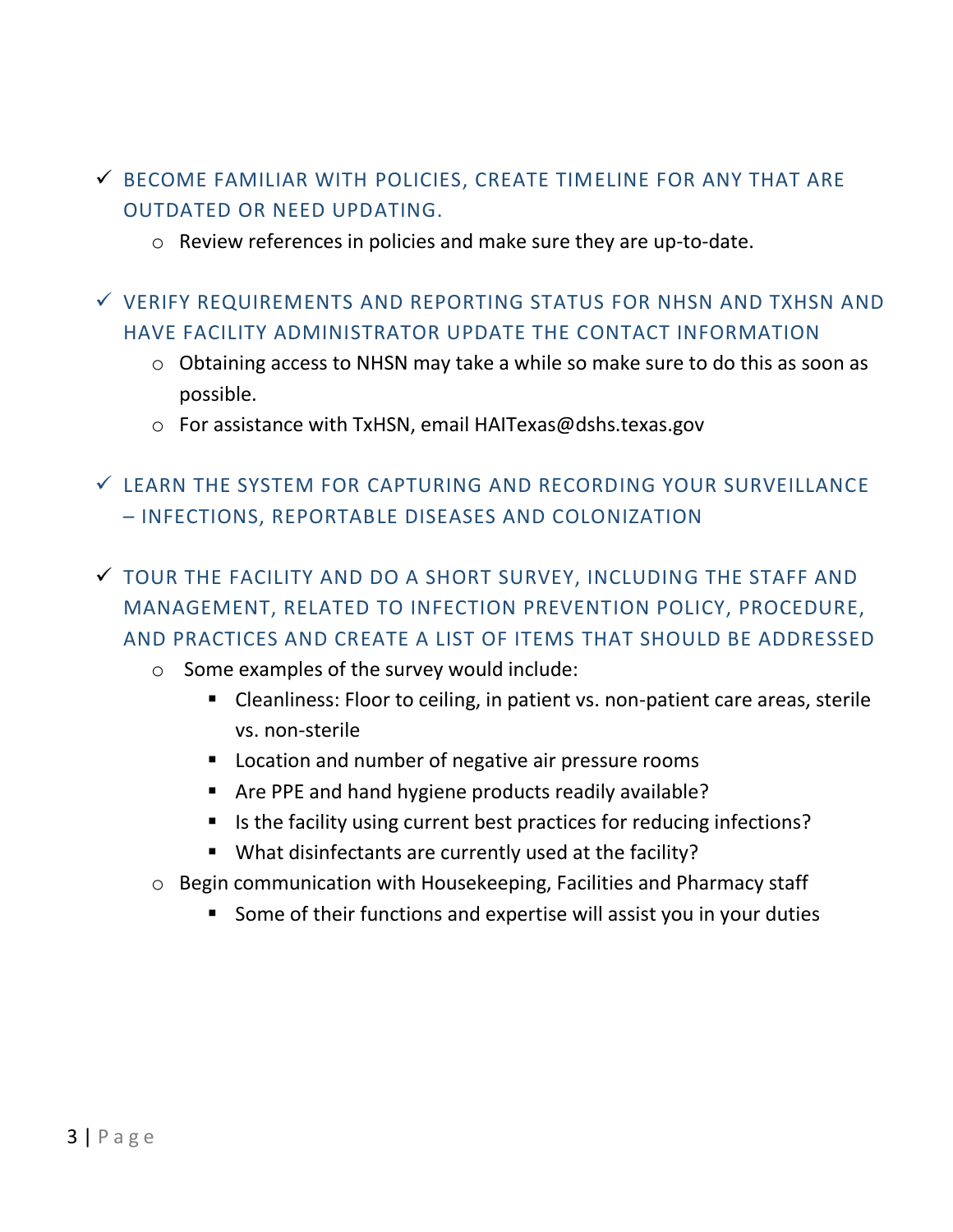## IF YOU ARE NEW TO INFECTION PREVENTION, THE FOLLOWING RESOURCES WILL HELP YOU GET STARTED:

- $\triangleright$  Read and keep the guidelines from the CDC on Hand Hygiene, Isolation Precautions and Environmental Control. Read the other guidelines by the CDC/HICPAC as time permits.
- $\triangleright$  Contact your local APIC chapter and attend the meetings, if one is available.

#### ORGANIZATIONS, WEBSITES, AND RESOURCES

Most of the organizations mentioned in this document are non-regulatory. However, regulatory and accrediting bodies will often use these organizations' guidelines or recommendations as standards. The list below is in order of usefulness to an IP, though this may be subjective to the reader. Regulatory and accrediting agencies have been noted with an asterisk.

Though some of the documents listed below may overlap, rarely do they have conflicting viewpoints. Not all documents published by an organization have been listed, but the ones provided are a good starting point for a new IP. Items listed under 'Guidelines and Resources' are ones that an IP should be familiar with and know where to locate the information. As a new IP, it would be considered an interminable task to try and memorize these documents in their entirety at the beginning of your career. Rather, consider keeping these handy resources in a binder or in the bookmark section of your internet browsing toolbar.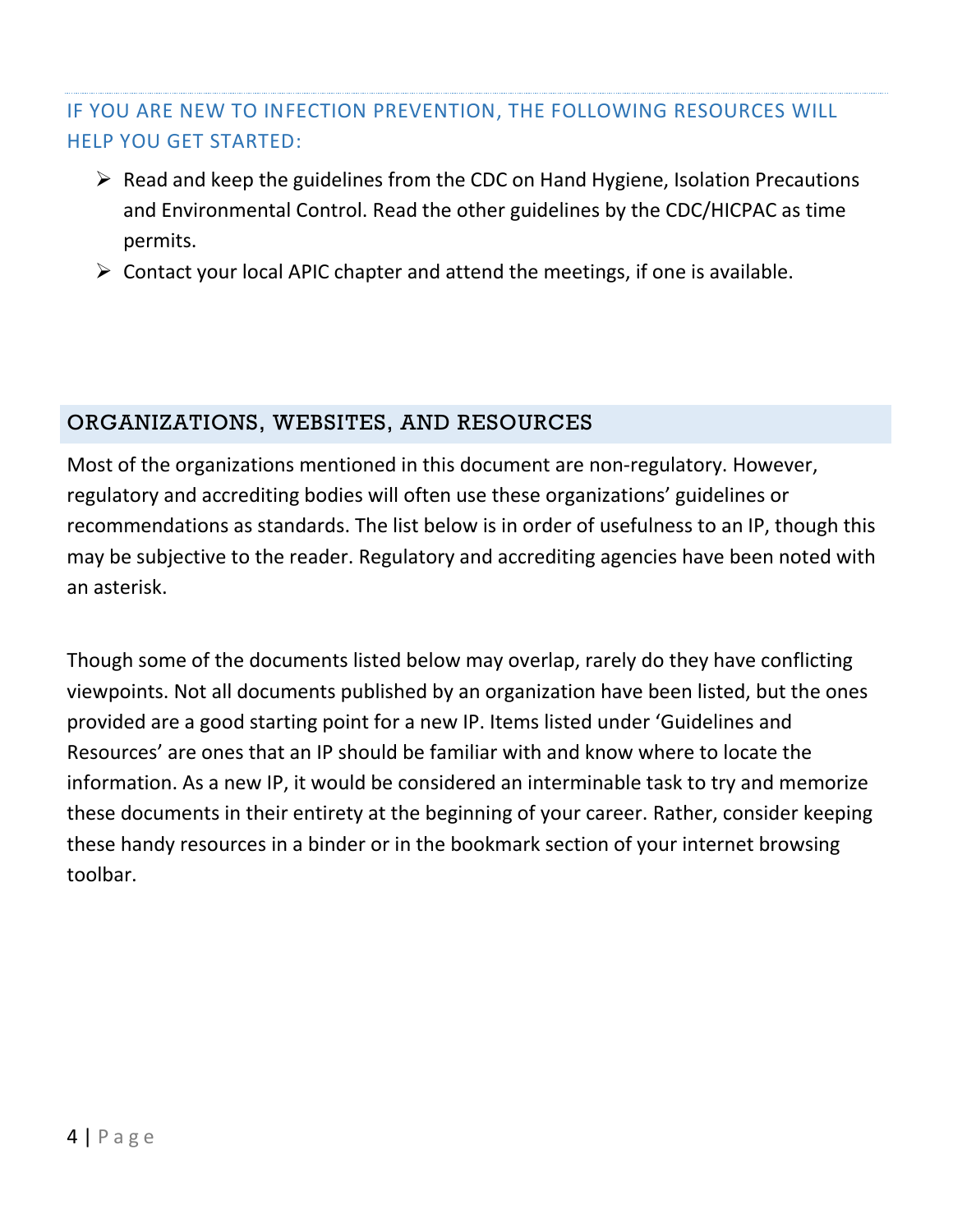# ASSOCIATION FOR PROFESSIONALS IN INFECTION CONTROL AND EPIDEMIOLOGY (APIC)

APIC is the leading professional association for IPs. APIC works with other professional organizations, consumer groups, regulatory and accrediting bodies to produce recommendations and guidelines related to infection prevention and control.

- Website:<http://www.apic.org/>
- **Guidelines and Resources:** 
	- o **Practice Resources**:<http://apic.org/Professional-Practice/Practice-Resources>
	- o **Monthly Scientific Journal**:<http://www.ajicjournal.org/>
	- o **APIC Text**:<http://text.apic.org/>
	- o **Local Chapters**:<http://www.apic.org/Member-Services/Chapters>
	- o **Risk Assessment Template:**  <http://community.apic.org/sierra/resources/overview>

Scroll down to IC Risk Assessment Documents for templates.

# CERTIFICATION BOARD OF INFECTION CONTROL AND EPIDEMIOLOGY (CBIC)

CBIC is the leading provider of professional certification for infection prevention and control. Certification by CBIC is the standard of excellence that Infection Prevention and Control professionals will seek in order to ensure the delivery of quality care that the public expects, demands, and deserves.

- Website: [http://www.cbic.org](http://www.cbic.org/)
- Online Initial Certification Application: <http://www.cbic.org/certification/examination-application>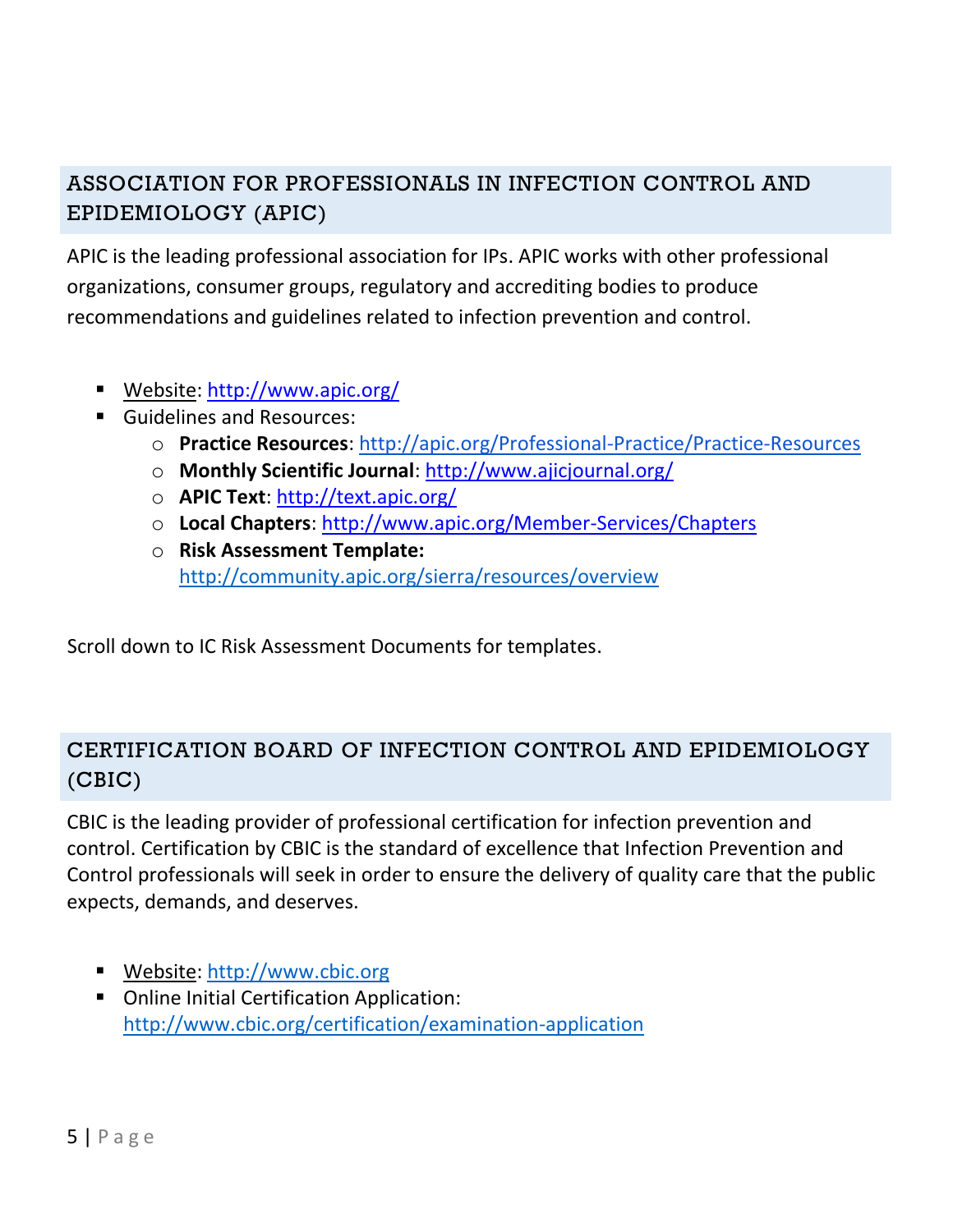## CDC - CENTERS FOR DISEASE CONTROL AND PREVENTION

CDC′s mission is to collaborate to create the expertise, information, and tools that people and communities need to protect their health.

- Website:<http://www.cdc.gov/>
- **Guidelines and Resources:** 
	- o **Health Care Associated Infections**:<http://www.cdc.gov/hai/>
	- o **Morbidity and Mortality Weekly Report (MMWR**): <http://www.cdc.gov/mmwr/>

#### Recommended Resources

- ❖ Infection Control in Health Care Personnel, 1998
- Preventing the Transmission of *Mycobacterium tuberculosis* in Health-care Settings, 2005
- Emergency Water Supply Planning Guide for Hospitals and Health Care Facilities, 2011
- Guidance for Control of Carbapenem-resistant Enterobacteriaceae (CRE) toolkit, 2015
- Pink book (Vaccination Guidance) 2012

### CDC'S NATIONAL HEALTHCARE SAFETY NETWORK (NHSN)

NHSN is the nation's most widely used healthcare-associated infection (HAI) tracking system. It also has the capabilities to track additional items such as blood safety errors, healthcare personnel influenza vaccine status, and infection control adherence, to name a few.

- Website:<http://www.cdc.gov/nhsn/settings.html>
- **Guidelines and Resources:** 
	- o Select your Facility Type from the link above, next select a focus area.
	- o Each focus will have CDC/NHSN/HICPAC resources listed.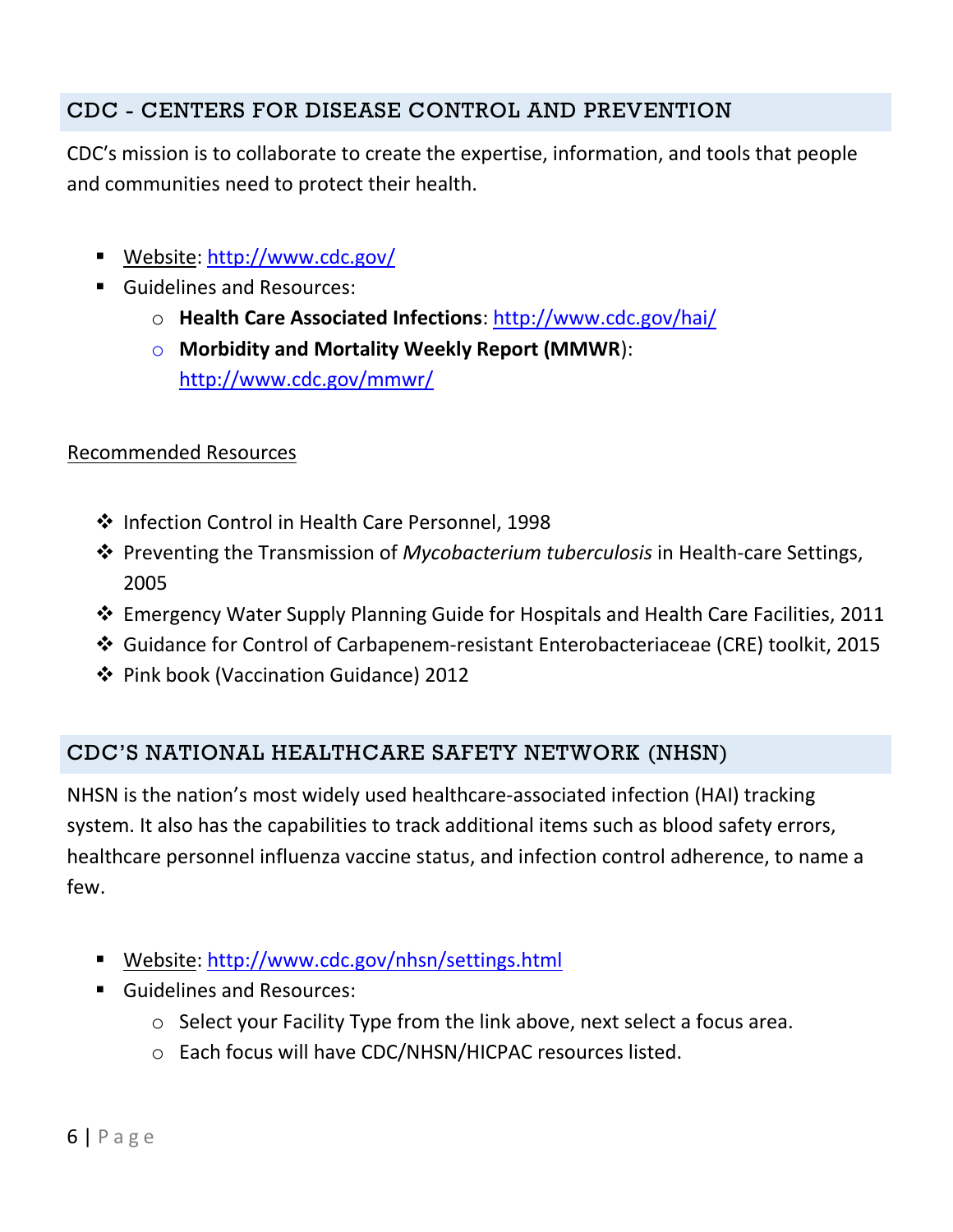# HEALTHCARE INFECTION CONTROL PRACTICES ADVISORY COMMITTEE (HICPAC)

HICPAC is a federal advisory committee that provides advice and guidance to the CDC and the Secretary of the Department of Health and Human Services regarding the practice of infection control and strategies for surveillance, prevention, and control of healthcareassociated infections, antimicrobial resistance and related events in healthcare settings.

- Website:<http://www.cdc.gov/hicpac/index.html>
- Guidelines and Resources: <http://www.cdc.gov/hicpac/pubs.html>
	- Guidelines for Hand Hygiene in Healthcare Settings, 2002
	- Guidelines for Environmental Control in Healthcare Facilities, 2003
	- Preventing Healthcare-Associated Pneumonia, 2003
	- Management of Multidrug-Resistant Organisms, 2006
	- **Isolation Precautions: Preventing Transmission of Infectious Agents**, Appendix A, 2007 [https://www.cdc.gov/hicpac/2007IP/2007ip\\_appendA.html](https://www.cdc.gov/hicpac/2007IP/2007ip_appendA.html)
	- Guidelines for Disinfection and Sterilization in Healthcare Facilities, 2008
	- Prevention of Catheter-associated Urinary Tract Infections, 2009
	- Prevention of Intravascular Catheter-Related Infections, 2011
	- Prevention and Control of Norovirus Gastroenteritis Outbreaks, 2011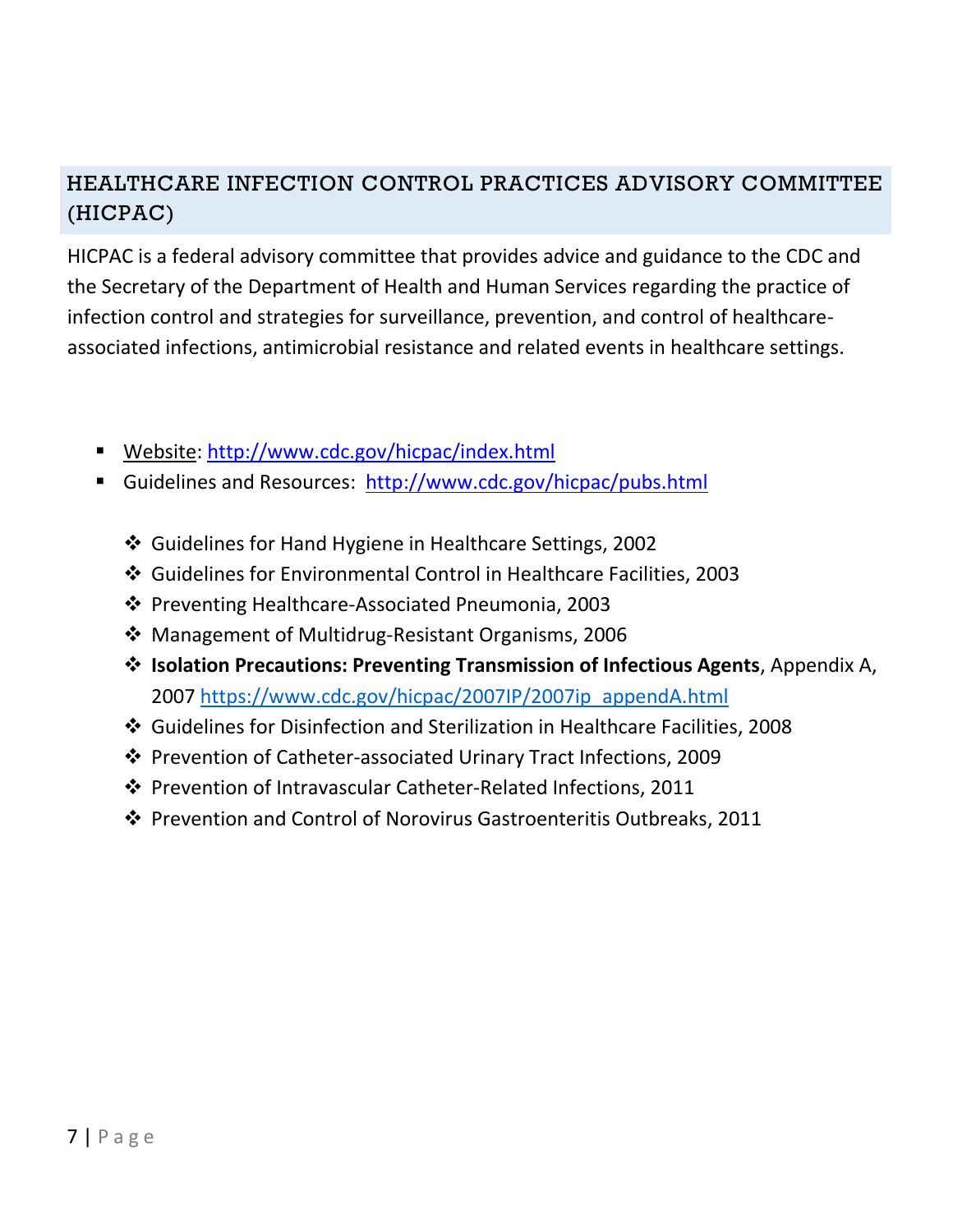## THE SOCIETY FOR HEALTHCARE EPIDEMIOLOGY OF AMERICA (SHEA)

SHEA is an organization that works to define best practices in healthcare epidemiology and aims to prevent and control healthcare-associated infections.

- Website:<http://www.shea-online.org/>
- **Guidelines and Resources:** 
	- o Professional Resources: [https://www.shea-online.org/index.php/practice](https://www.shea-online.org/index.php/practice-resources)[resources](https://www.shea-online.org/index.php/practice-resources)
	- o Patient Education Guides: [https://www.shea-online.org/index.php/practice](https://www.shea-online.org/index.php/practice-resources/patients)[resources/patients](https://www.shea-online.org/index.php/practice-resources/patients)
	- o Monthly Scientific Journal: [https://www.shea-online.org/journal-news/iche](https://www.shea-online.org/journal-news/iche-journal)[journal](https://www.shea-online.org/journal-news/iche-journal)

#### THE JOINT COMMISSION (COMMONLY REFERRED TO AS TJC)\*

The Joint Commission is an independent, not-for-profit organization, which accredits and certifies care organizations and programs. Accreditation is sometimes a prerequisite for facilities to receive reimbursement or to fulfill state requirements. Pronounced 'JAY-co' though the organization prefers to be called Joint Commission.

- Website:<http://www.jointcommission.org/>
- **Guidelines and Resources:** 
	- o Infection Prevention and Control Section: [http://www.jointcommission.org/infection\\_control.aspx](http://www.jointcommission.org/infection_control.aspx)
	- o National Patient Safety Goals: [http://www.jointcommission.org/standards\\_information/npsgs.aspx](http://www.jointcommission.org/standards_information/npsgs.aspx)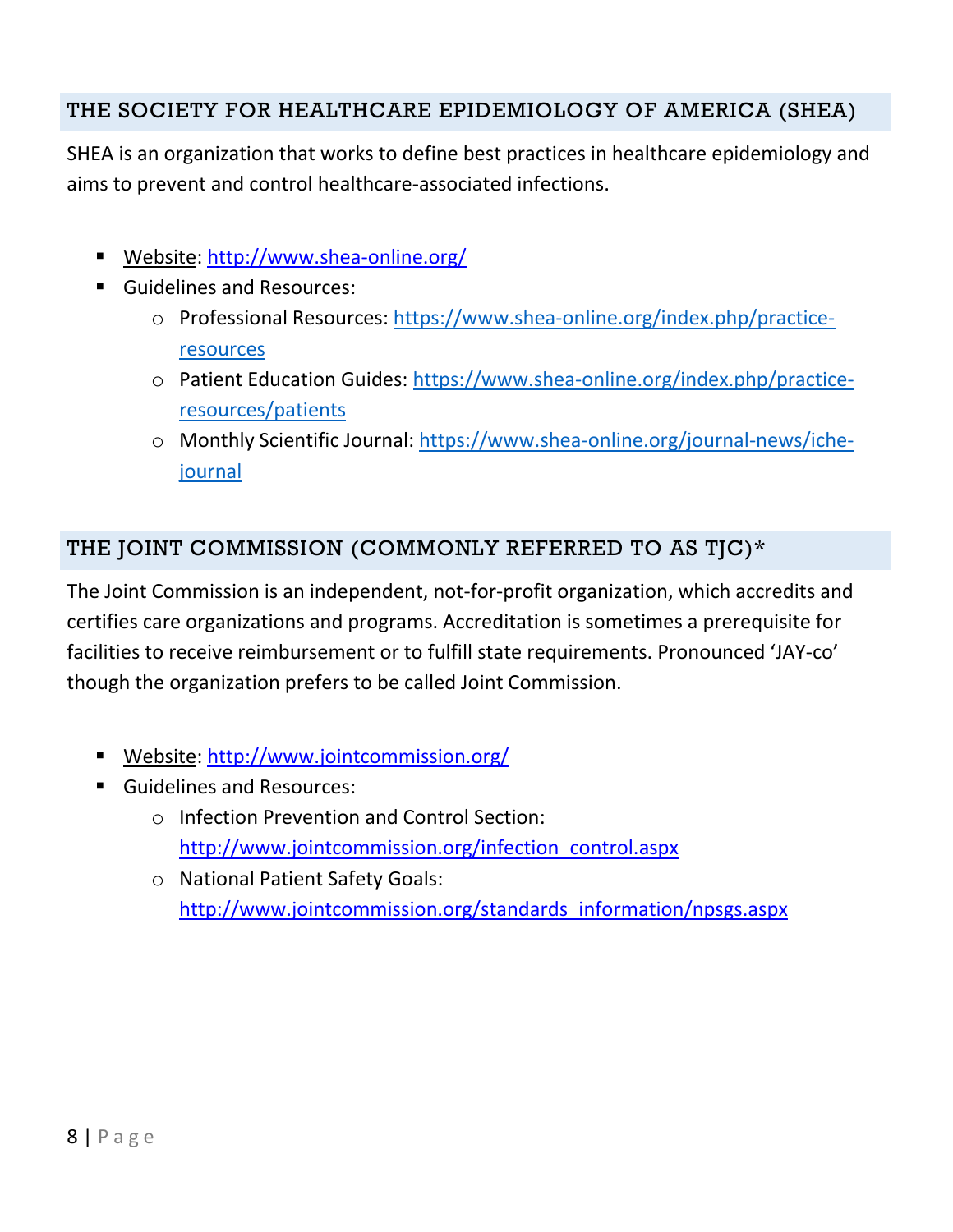# TEXAS DEPARTMENT OF STATE HEALTH SERVICES (DSHS) – INFECTIOUS DISEASE CONTROL UNIT (IDCU)\*

The Infectious Disease Control Unit (IDCU) is responsible for assisting local or regional public health officials in investigating outbreaks of acute infectious disease or isolated cases of rare or unusual disease. The Unit is comprised of two branches, The Emerging & Acute Infectious Disease Branch (EAIDB) and the Zoonosis Control Branch (ZCB). The EAIDB oversees a variety of different conditions, specifically the notifiable conditions in TX. Under the EAIDB is the Healthcare Safety Group (HCS group) which oversees healthcare-associated infections (HAIs) and reporting requirements for the State, as well as outbreak responses across the continuum of care. Within the HCS group there are two specific teams: the HAI audit team and the HAI investigation team. The HAI audit team works with NHSN and TxHSN data and healthcare reporting and audit validation. The HAI investigation team is comprised of regional HAI epidemiologist that work with healthcare facilities on a variety of different tasks and are a great resource for new IPs. (Find out who your regional HAI Epi is for your health service region). While the EAIDB is not a regulatory branch, the DSHS Health Facility Program which oversees facility licensing is and the two work together.

- Website:<http://www.dshs.state.tx.us/idcu/>
- **Guidelines and Resources** 
	- o Health Care-Associated Infections and Reporting Requirements: [www.HAITexas.org](http://www.haitexas.org/)
	- o TxHSN viewable, facility reported HAI data: <http://txhsn.dshs.texas.gov/hcsreports>
	- o Notifiable Conditions State Requirement: <http://www.dshs.texas.gov/idcu/investigation/conditions/>
	- o Health Facility Program:<http://www.dshs.texas.gov/facilities/default.aspx>

Note: If you are a general hospital, the Texas Administrative Code 25 Title 25, Part 1, Chapter 133, Subchapter C, Rule §133.41 g. "Infection Control" would be important to know.

9 | P a g e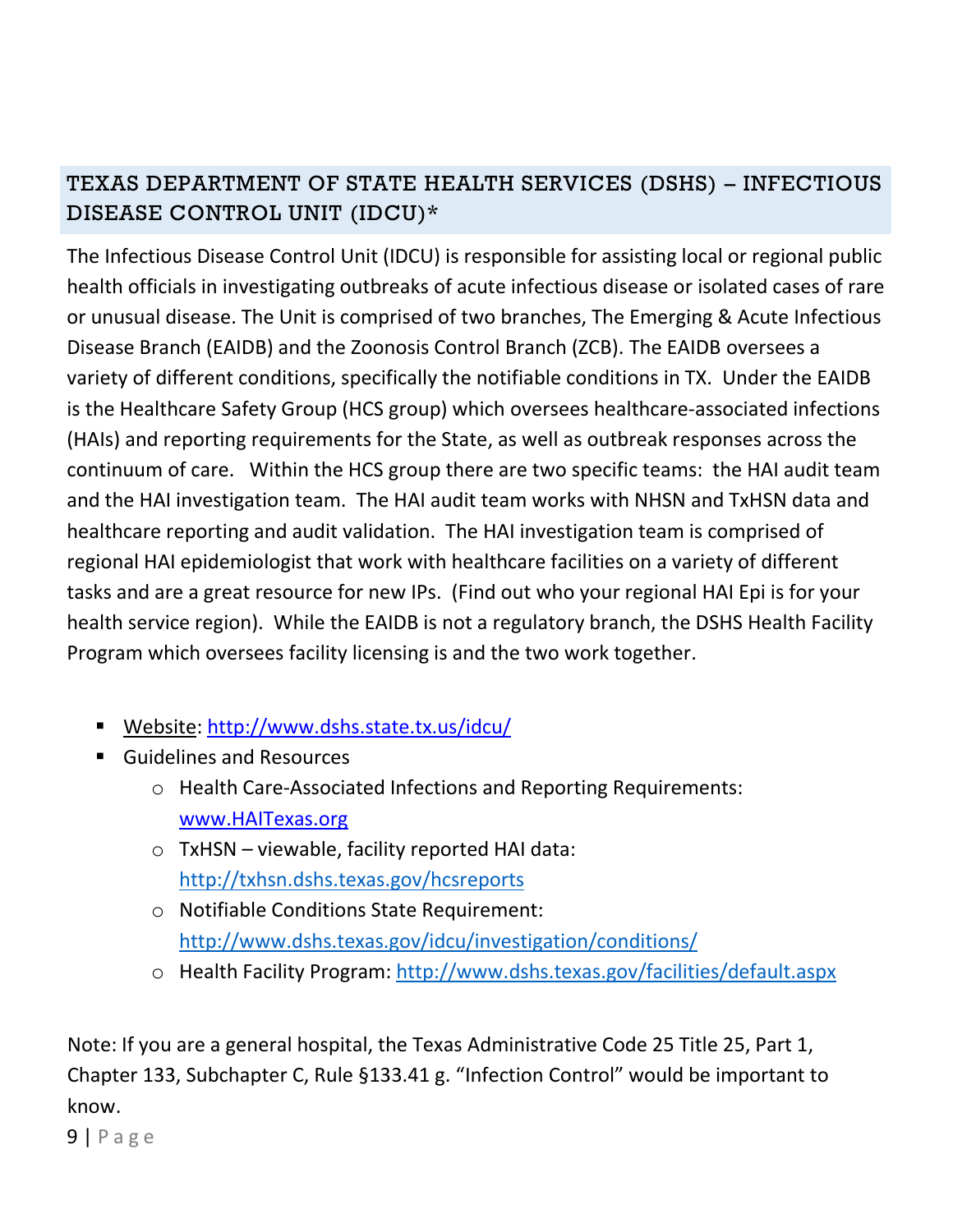## TEXAS DEPARTMENT OF AGING AND DISABILITY SERVICES (DADS)\*

The Texas Department of Aging and Disability Services (DADS) provides assistance and resources to long-term care facilities in the form of written resources, conferences and quality improvement strategies.

- Website: [http://www.dads.state.tx.us](http://www.dads.state.tx.us/)
- **Guidelines and Resources:** 
	- o Long-term Care Facility Handbooks and Resources: <https://hhs.texas.gov/laws-regulations/handbooks>

## ASSOCIATION FOR PERIOPERATIVE REGISTERED NURSES (AORN)

AORN is a non-profit organization that focuses on nursing education, standards, and clinical practice resources in the perioperative arena.

- Website:<http://www.aorn.org/>
- **Guidelines and Resources:** 
	- o Perioperative Standards and Recommended Practices, located under publications at the link above

# ASSOCIATION FOR THE ADVANCEMENT OF MEDICAL INSTRUMENTATION (AAMI)

AAMI is the primary resource for the industry, the professions, and government for national and international standards dealing with the understanding, development, management, and use of safe and effective medical technology.

- Website:<http://www.aami.org/>
- **Guidelines and Resources:** 
	- o Publications: <http://www.aami.org/publications/standards/index.html> Note: An IP will mainly use Dialysis and ST79.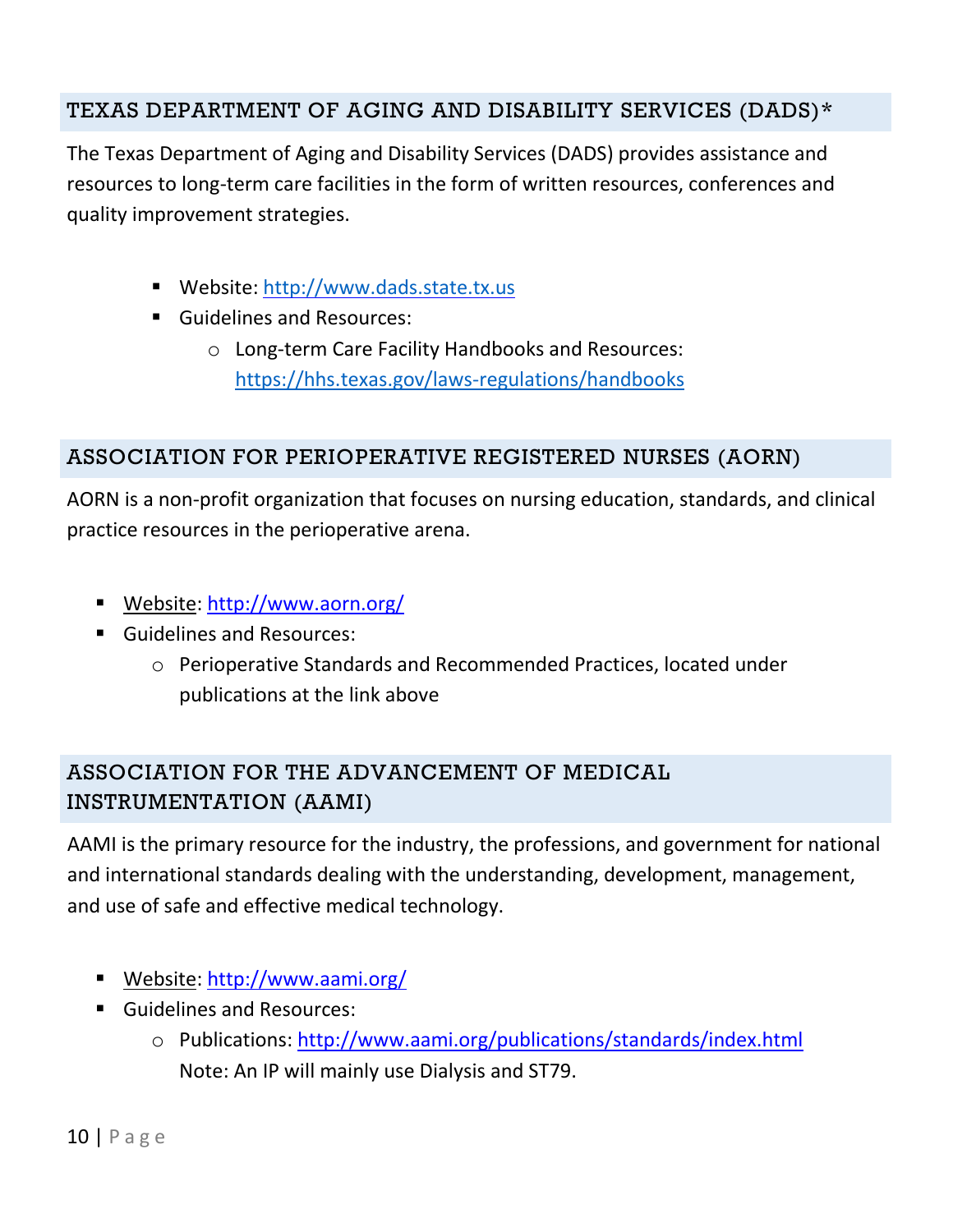## CENTERS FOR MEDICAID AND MEDICARE SERVICES (CMS)\*

CMS is the federal agency that delivers Medicare, Medicaid and Child Health Insurance programs.

- Website: [http://www.cms.gov/Regulations-and-Guidance/Regulations-and-](http://www.cms.gov/Regulations-and-Guidance/Regulations-and-Guidance.html)[Guidance.html](http://www.cms.gov/Regulations-and-Guidance/Regulations-and-Guidance.html) [N](http://www.cms.gov/Regulations-and-Guidance/Regulations-and-Guidance.html)ote: This is not the main website. CMS covers multiple areas. At this link you can find your appropriate **Provider Type** and view the regulations & resources
- **Guidelines and Resources:** 
	- o CMS reporting requirements:<http://www.cdc.gov/nhsn/cms/index.html>
	- o Hospital Conditions of Participation (CMS-3244-F)

Note: The link is too large to post. On the CMS website search for "Hospital Conditions of Participation", select the first link and scroll to the bottom for the document. Located within this document are the infection control requirements.

### WORLD HEALTH ORGANIZATION (WHO)

WHO is the directing and coordinating health authority within the United Nations system. It is responsible for providing leadership on global health matters, shaping the health research agenda, setting norms and standards, articulating evidence-based policy options, providing technical support to countries, and monitoring and assessing health trends.

- Website: [http://www.who.int](http://www.who.int/)
- **Guidelines and Resources:** 
	- o Infection Control [http://www.who.int/topics/infection\\_control/en/](http://www.who.int/topics/infection_control/en/)
	- o Patient Safety<http://www.who.int/patientsafety/en/>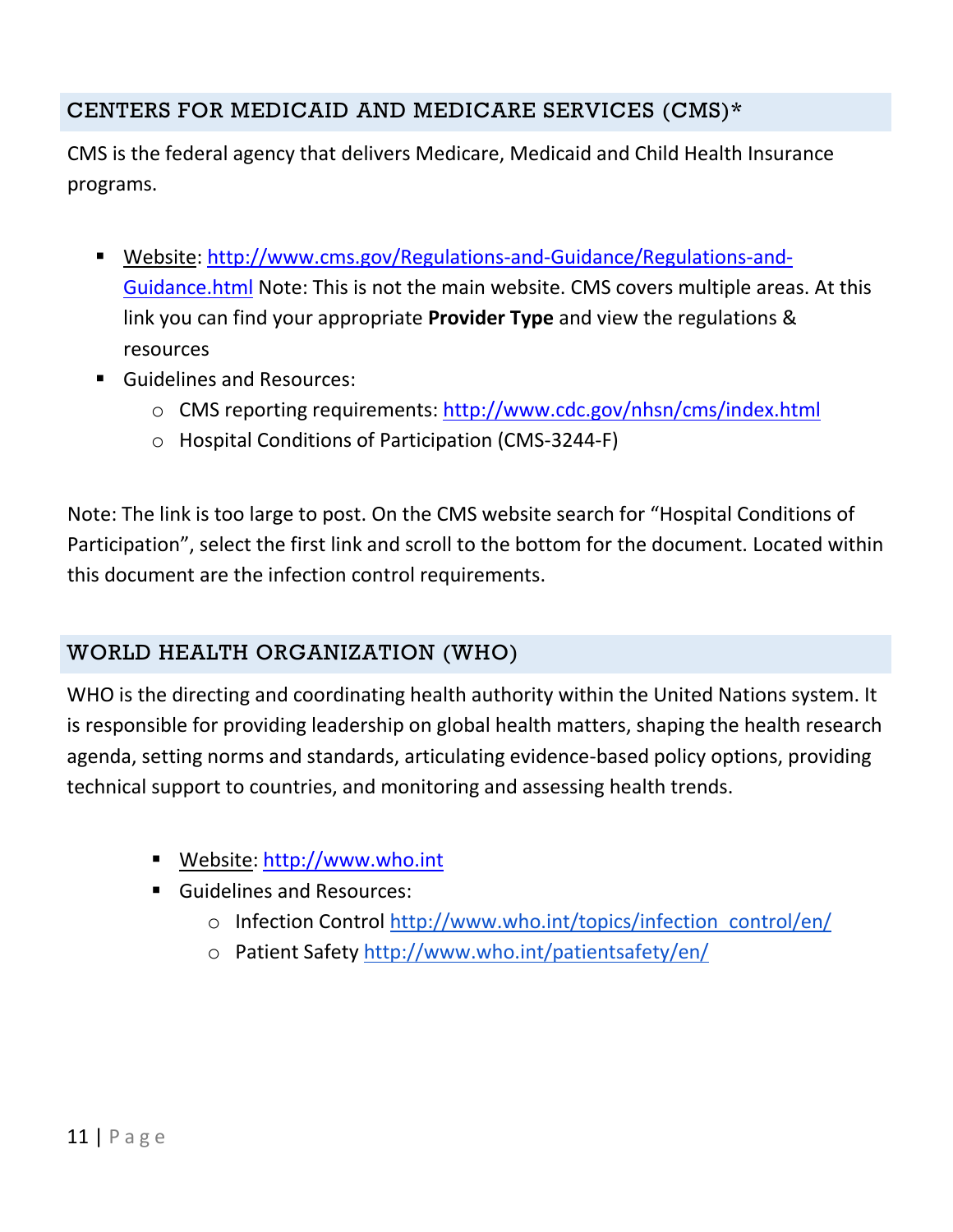# INFECTIOUS DISEASE SOCIETY OF AMERICA (IDSA)

IDSA is a professional organization for those specializing in infectious disease. They also provide clinical practice guidelines covering this area.

- Website: [http://www.idsociety.org](http://www.idsociety.org/)
- **Guidelines and Resources:** 
	- o Practice Guidelines: [http://www.idsociety.org/IDSA\\_Practice\\_Guidelines/](http://www.idsociety.org/IDSA_Practice_Guidelines/)

## TEXAS SOCIETY OF INFECTION CONTROL AND PREVENTION (TSICP)

The mission of TSICP is to be recognized as the leading authority in prevention, control, and surveillance of infection control related healthcare issues within Texas, and, to provide affordable educational opportunities to enhance individual and/or team efforts toward infection prevention.

- Website:<http://tsicp.org/>
- Guidelines and Resources: Click the "Toolkit Resources" tab on their homepage

# INSTITUTE FOR HEALTHCARE IMPROVEMENT (IHI)

IHI is a leading innovator in health and healthcare improvement worldwide.

- Website:<http://www.ihi.org/Pages/default.aspx>
- Guidelines and Resources:
	- o Explore by Interest:<http://www.ihi.org/explore/Pages/default.aspx>
	- o Project Joints: [http://www.cdc.gov/hai/organisms/cre/cre](http://www.cdc.gov/hai/organisms/cre/cre-toolkit/background.html%23definition)[toolkit/background.html#definition](http://www.cdc.gov/hai/organisms/cre/cre-toolkit/background.html%23definition)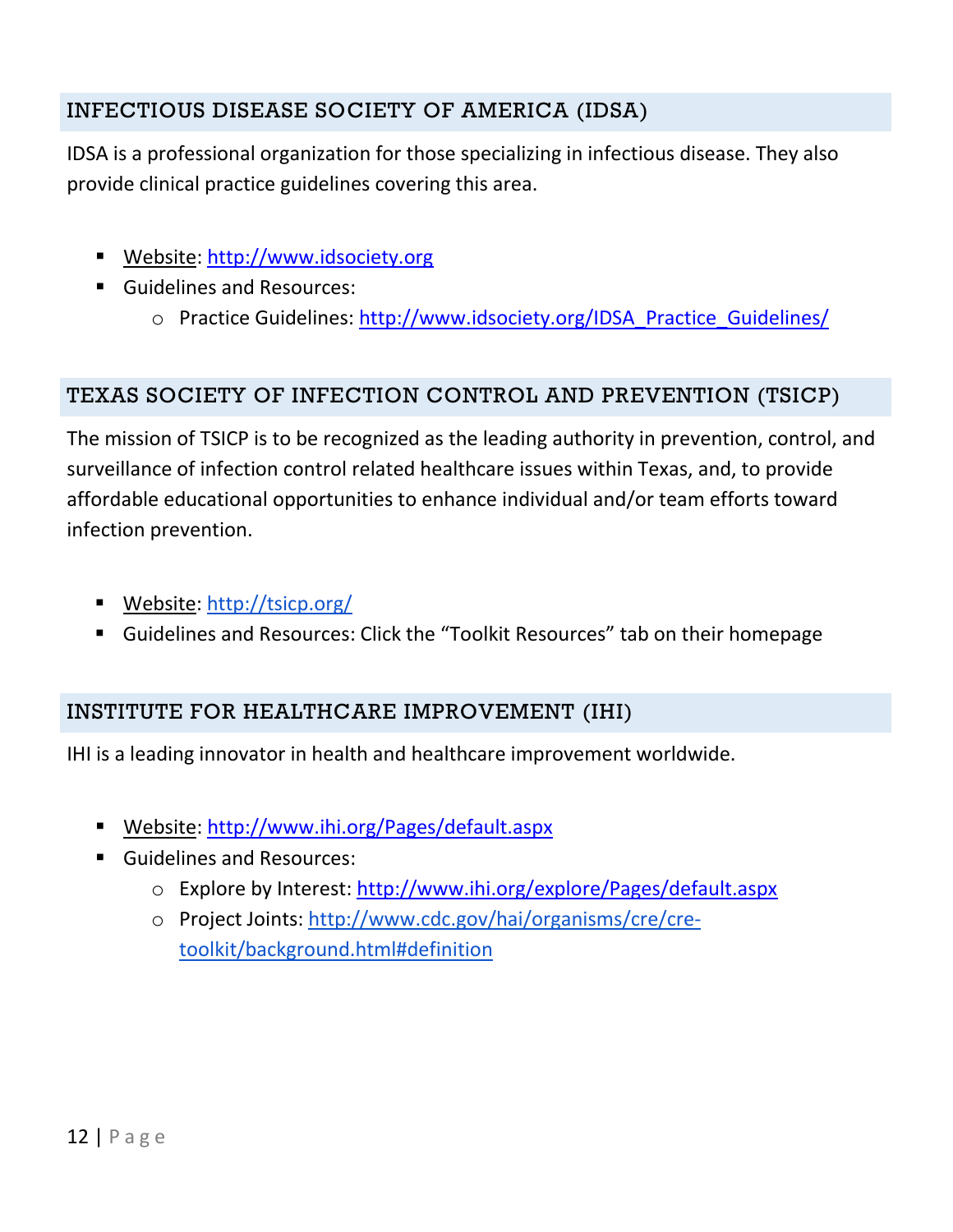## INFUSION NURSING SOCIETY (INS)

INS is a professional organization for healthcare professionals involved with infusion therapy in any healthcare setting.

- Website: [http://www.ins1.org](http://www.ins1.org/)
- **Guidelines and Resources:** 
	- o Standards of Practice available for purchase at: <http://www.ins1.org/Store/INSStore.aspx>

### INFECTION CONTROL TODAY (ICT)

ICT provides information on infection control in both digital and magazine subscription form.

Website: [http://www.infectioncontroltoday.com](http://www.infectioncontroltoday.com/)

#### DNV HEALTHCARE (DNV)\*

DNV is an accrediting body with deeming authority. This means they can officially determine which facilities meet CMS certification requirements. Their standards integrate ISO 9001 quality management system requirements.

- Website: [http://dnvaccreditation.com](http://dnvaccreditation.com/)
- Guidelines and Resources: None currently listed, however DNV offers training in managing infection risk.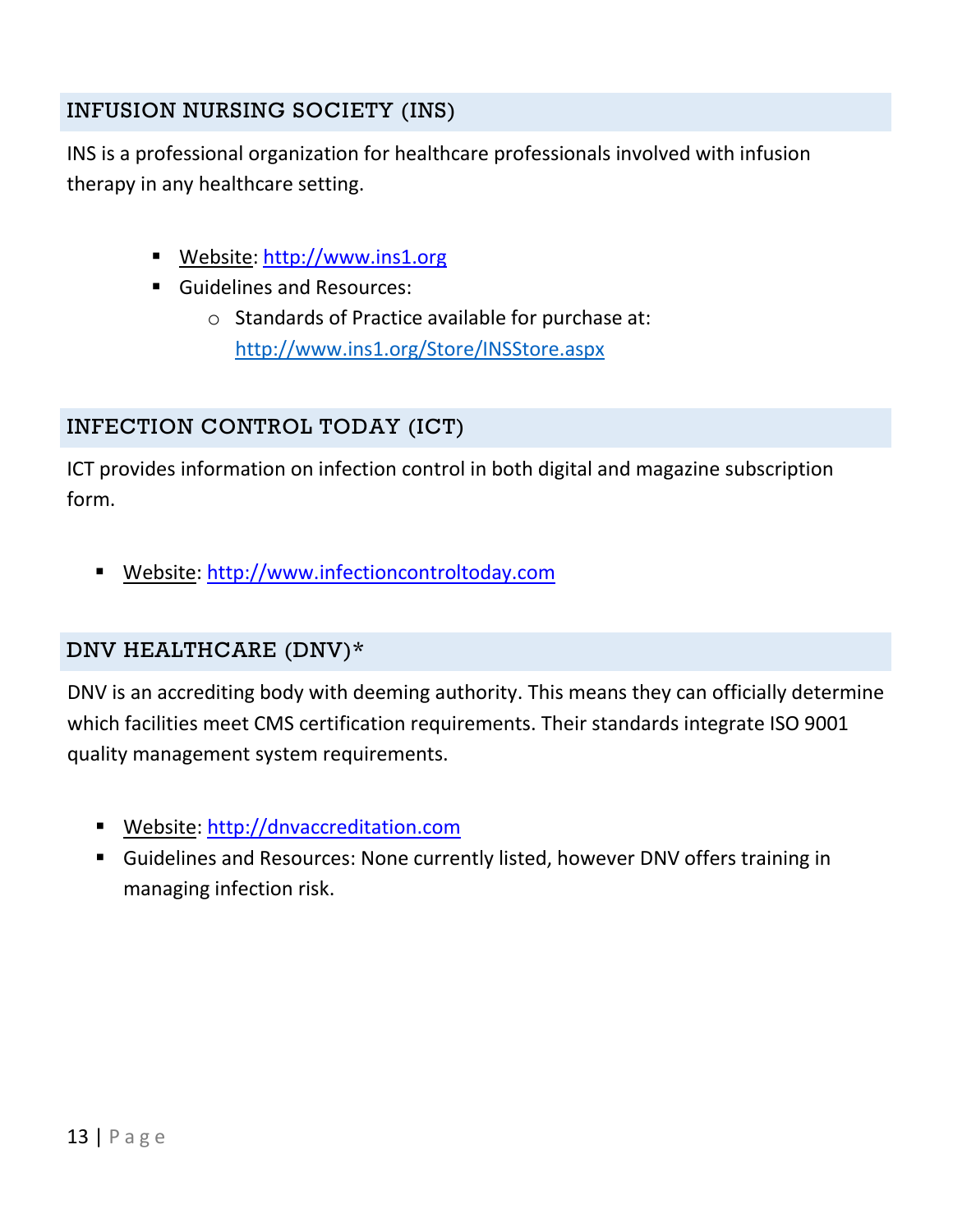#### LABORATORY AND MICROBIOLOGY

It is important to find out what tests your lab performs in-house and what tests they send out, if a lab is onsite.

Most IPs will need to understand lab reports in order to do surveillance, be able to discuss cases with staff and physicians and appropriately know when to isolate patients. APIC has two resources available on their website for purchase called *The Infection Preventionist's Guide to the Lab* and *Ready Reference for Microbes*. Both provide a good basis for someone new to the lab and microbiology.

### ADDITIONAL RESOURCES

There are niche organizations that set standards for healthcare facilities that the infection prevention community will uphold though they may not get the attention as the above groups or documents. Additionally, there are many websites that offer substantial help and training to the novice and seasoned veteran alike. Some of these resources are listed below, in alphabetical order.

# ACADEMY OF ARCHITECTURE FOR HEALTH (AAH), AMERICAN INSTITUTE OF ARCHITECTURE (AIA), AND FACILITY GUIDELINES INSTITUTE (FGI)

Together these three organizations publish the *Guidelines for Design and Construction of Hospital and Health Care Facilities*. This document provides information on room ventilation and construction precautions.

### AMERICAN SOCIETY FOR ANESTHESIOLOGISTS (ASA)

ASA is an educational, research, and scientific association of physicians organized to raise and maintain the standards of the medical practice of anesthesiology and improve the care of the patient. Reference Document: Infection Control for Anesthesia Professionals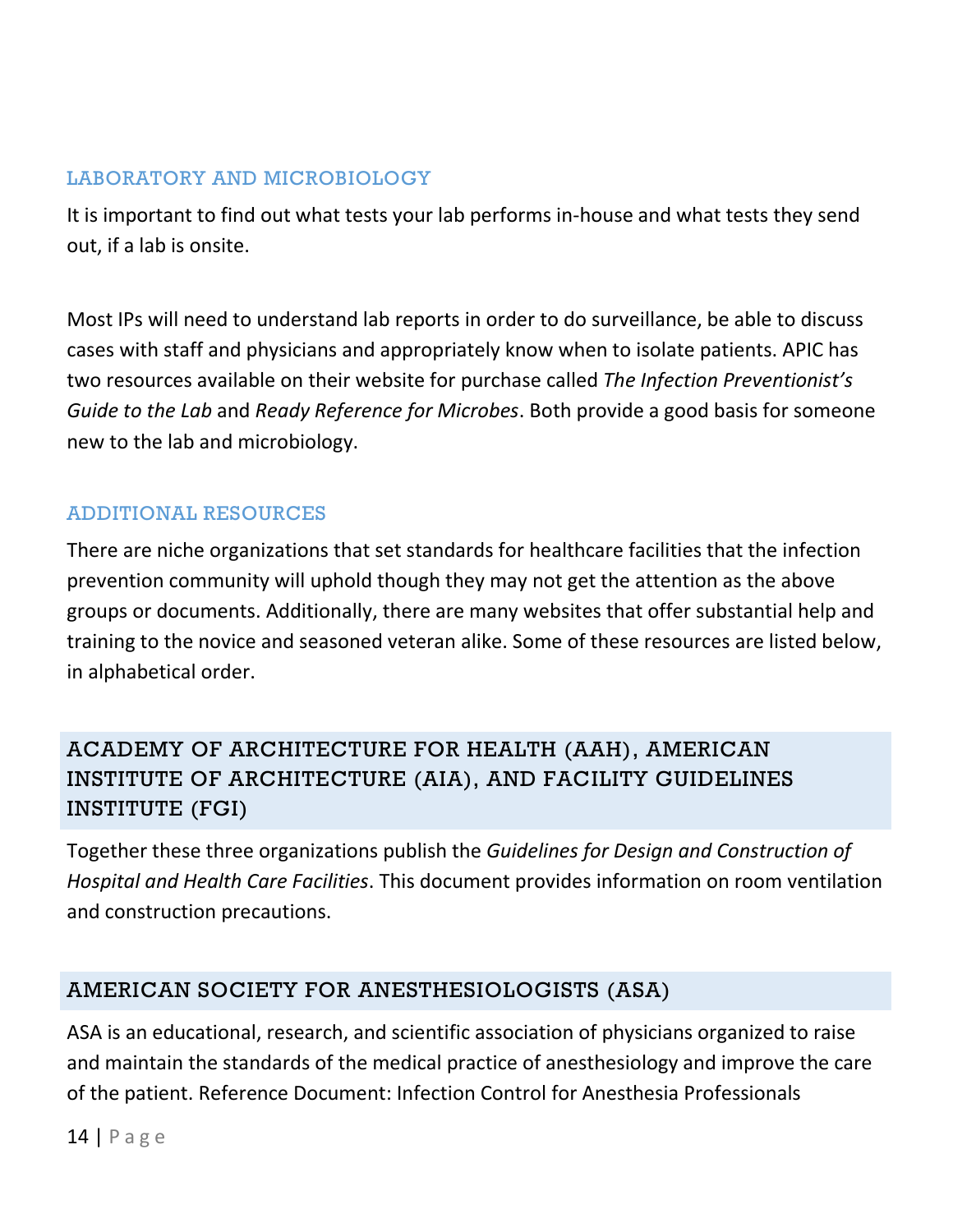## AMERICAN SOCIETY FOR GASTROINTESTINAL ENDOSCOPY (ASGE)

ASGE is a physician-based professional group for those specialized in endoscopic procedures of the digestive tract. They developed the widely used 2011 Clinical Practice guideline called "*Multisociety guidelines on reprocessing flexible gastrointestinal endoscopes*". You can find the guidelines at their website:<http://www.asge.org/>

# AMERICAN SOCIETY OF HEATING, REFRIGERATING, AND AIR-CONDITIONING ENGINEERS (ASHRAE)

ASHRAE's mission is to advance the arts and sciences of heating, ventilating, air conditioning and refrigerating to serve humanity and promote a sustainable world. Pronounced 'ash-ray.' Reference Document: Ventilation for Acceptable Indoor Air Quality.

### BILL RUTALA, M.D. – DISINFECTION & STERILIZATION

Dr. Rutala is a leading expert on Infection Prevention and Epidemiology. This website provides resources on disinfection and sterilization.<http://disinfectionandsterilization.org/>

#### MYENDOSITE

A website/e-newsletter by Dr. Muscarella that is dedicated to infection control, instrument reprocessing, aseptic technique and risk management: <http://discussionsininfectioncontrol.com/>

### SOCIETY OF GASTROENTEROLOGY NURSES AND ASSOCIATES (SGNA)

SGNA is a professional organization of nurses and associates dedicated to the safe and effective practice of gastroenterology and endoscopy nursing. They provide several widely used standards and practice guidelines, which can be found at: <http://www.sgna.org/Education/StandardsandGuidelines.aspx>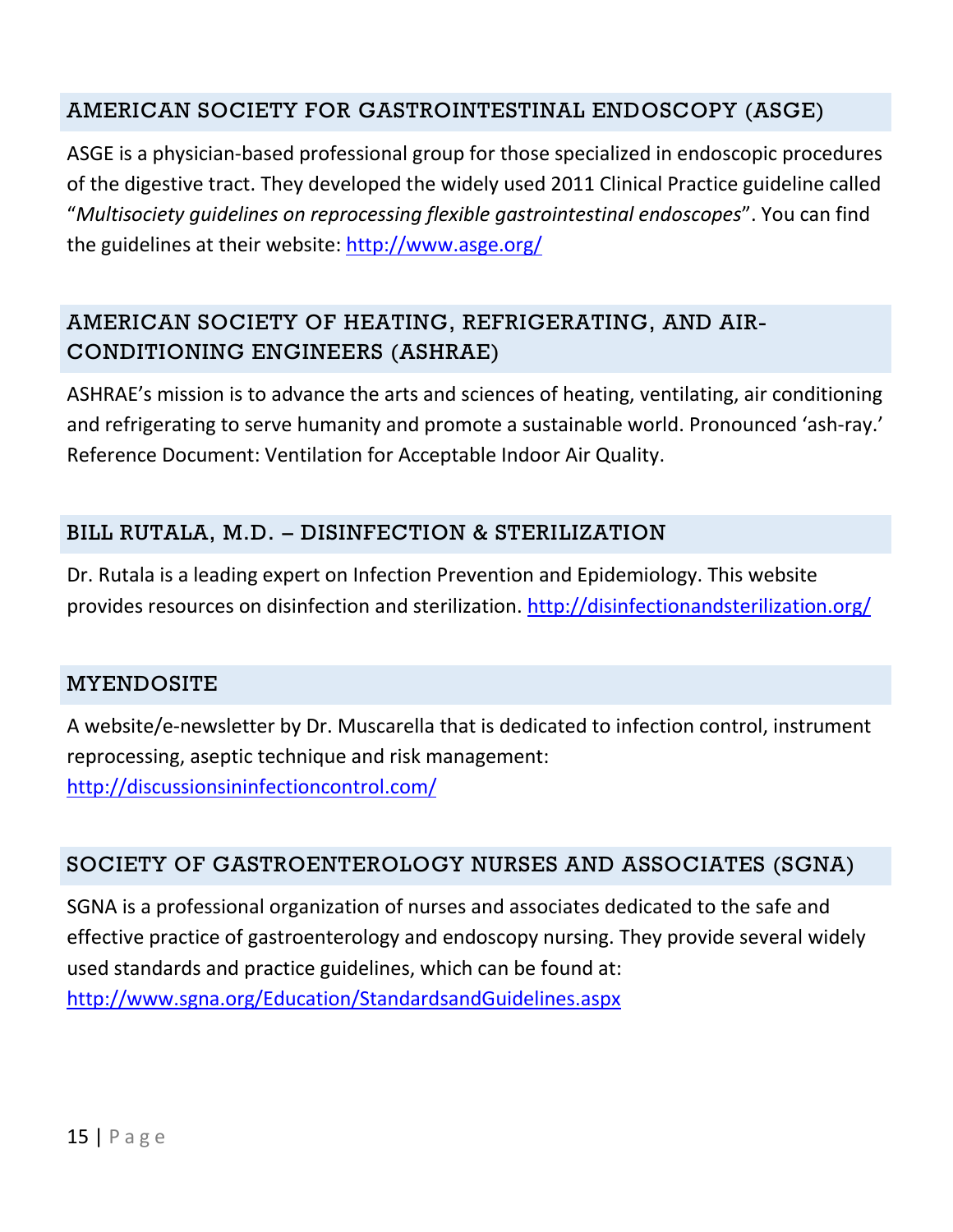#### STERIS UNIVERSITY

Steris is a company that provides healthcare products and services. Steris University offers some free online continuing education credits. <http://university.steris.com/>

#### UNITED STATES PHARMACOPEIAL CONVENTION (USP)

USP is a scientific nonprofit organization that sets standards for the identity, strength, quality, and purity of medicines, food ingredients, and dietary supplements manufactured, distributed and consumed worldwide. *USP on Compounding* Chapter 797, titled Pharmaceutical compounding – sterile preparations, covers pharmaceutical compounding and is applicable to all persons who prepare compounded sterile preparation (CSPs) and all places where CSPs are prepared.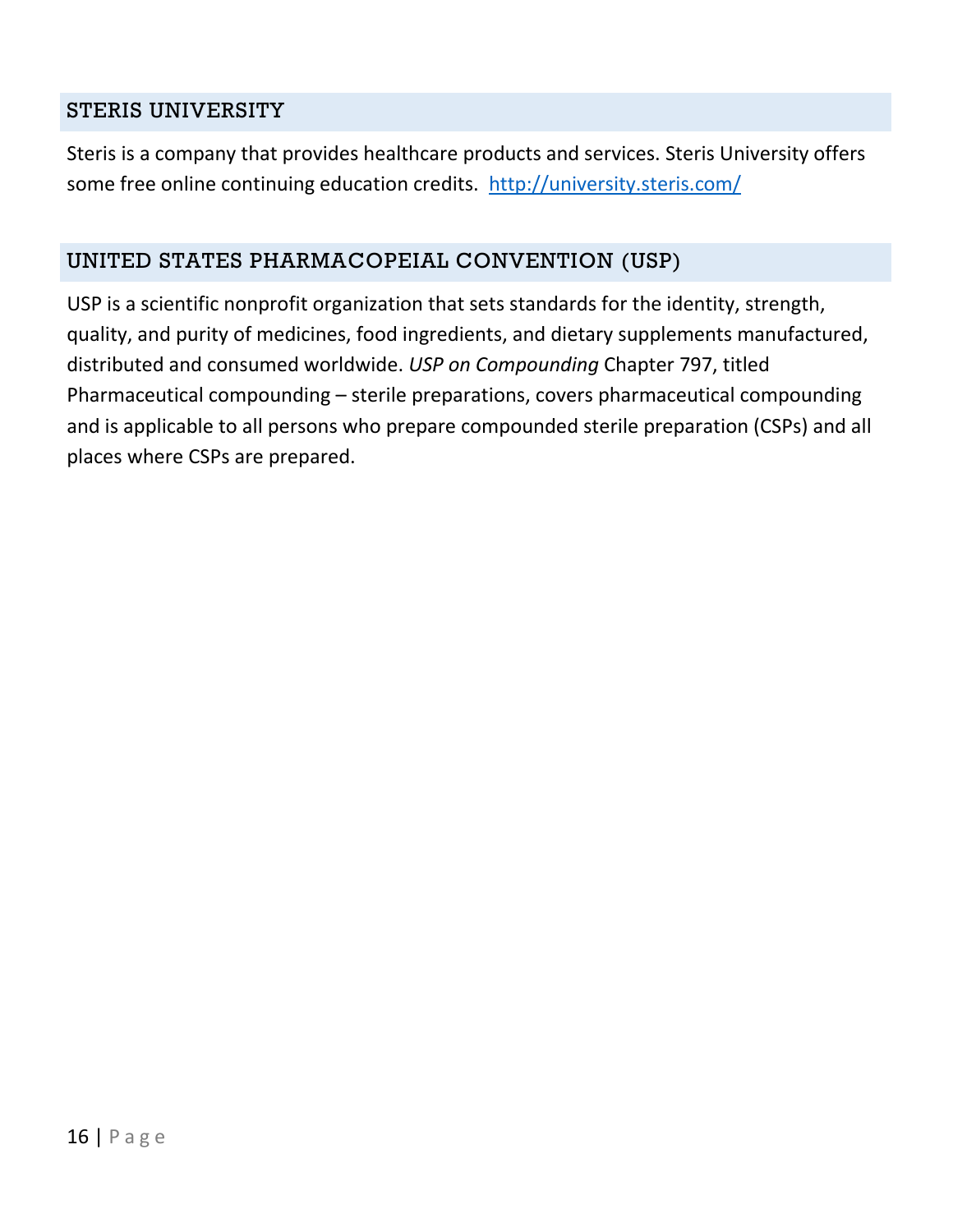#### ACRONYMS AND DEFINITIONS

The following is a list of commonly used acronyms and terms not already listed that an IP should become familiar with. Additional and expanded terms can found in the document *NHSN Key Terms*, available on NHSN under the section 'supporting materials' for any of the Facility Type focus areas.

**Central line-associated blood stream infection (CLABSI)**: The National Healthcare Safety Network (NHSN) defines a CLABSI as a blood stream infection in a patient that had a central line in place at the time of or within 48-hours before the development of the bloodstream infection. When a patient gets a bloodstream infection after having a central line put in (or, in the case of a newborn, an umbilical catheter is also a central line) and the bloodstream infection is not related to an infection in another part of the body it's considered a CLABSI.

**Central line catheter aka Central venous catheter (CVC)**: A long flexible tube that is inserted near a patient's heart or into one of the large blood vessel near the heart. A central line can be used to administer fluids, antibiotics, or medical treatments such as chemotherapy. Central lines are also sometimes called central lines, central venous lines, central venous catheters and C-lines. It is important to note, it is the location of the line and not the type or name of the line that determines if it is a CVC.

**Health care-associated infection (HAI)**: Infections that are acquired by a patient during the course of treatment for other conditions within a health care setting. For an infection to qualify as an HAI, there must be no evidence that it was present or incubating at the time of hospital admission, except for surgical site infections and ventilator associated events.

**Minimum inhibitory concentration (MIC)**: The smallest concentration of an antibiotic that regularly inhibits growth of a bacterium in the laboratory setting.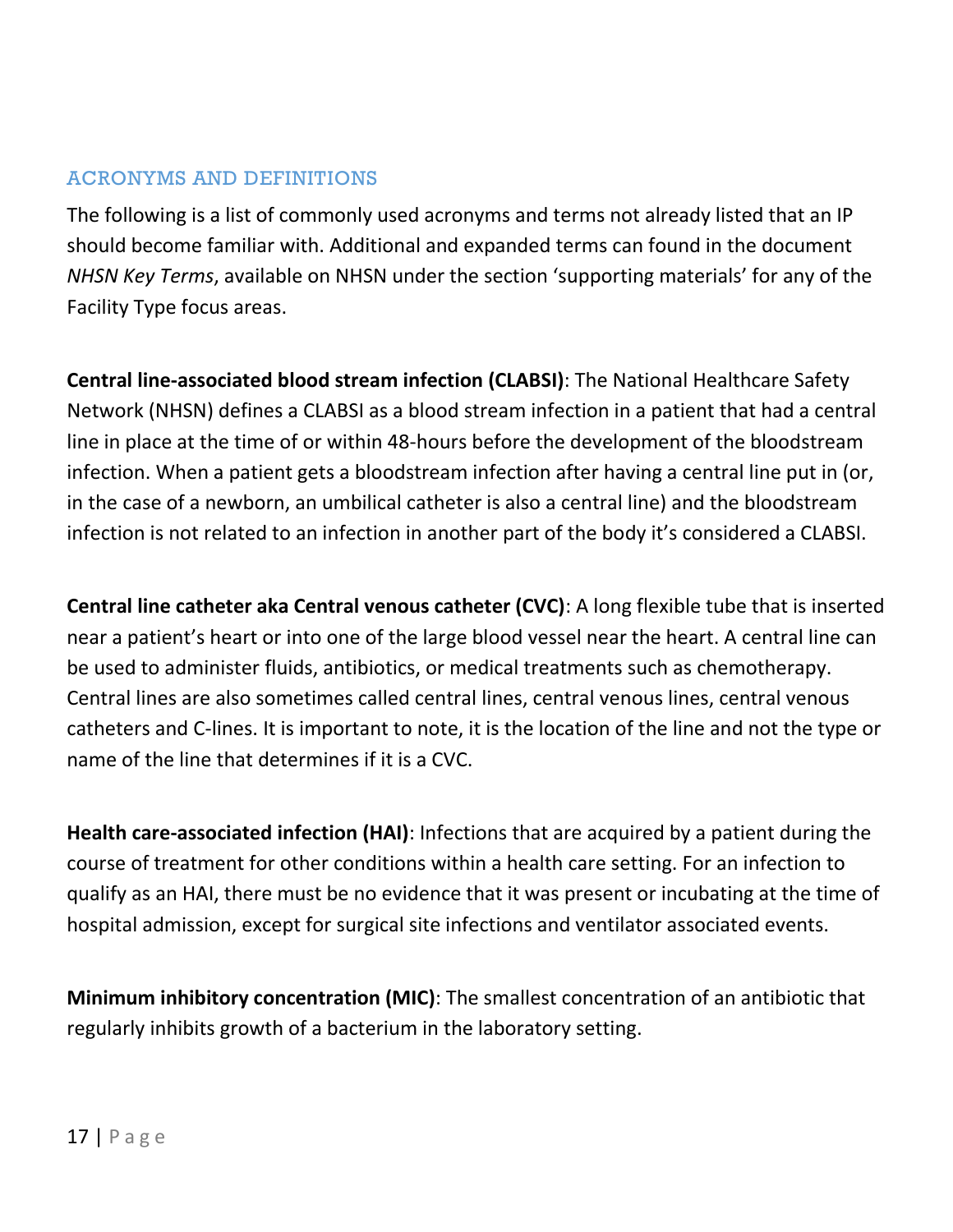**Multidrug-resistant organism (MDRO)**: Bacteria that are not-susceptible to several antibiotic classes (depending on the organism), some individual bacteria examples are MRSA (methicillin resistant staphylococcus aureus) and VRE (vancomycin resistant enterococcus). Group classification examples are CRE (carbapenem-resistant Enterobacteriaceae) or ESBL (extended-spectrum beta-lactamases).

**Present on admission (POA)**: A condition or infection that was present or incubating in a patient upon arrival to a healthcare facility, at time of admission. This is not typically used for defining SSIs or VAEs.

**Personal Protective Equipment (PPE)**: Clothing or devices worn to help isolate or shield a person from direct exposure to a infectious or hazardous material or situation. This includes gowns, gloves, masks, helmets, safety goggles, hearing protectors, face shields, respirators, arm guards, smocks, and safety boots.

**Preventable adverse event (PAE)**:A health care-associated adverse condition or event for which the Medicare program will not provide additional payment to the facility under a policy adopted by the federal Centers for Medicare and Medicaid Services; or an event included in the list of adverse events identified by the National Quality Forum.

**Surgical Site Infections (SSI)**: An infection that develops after surgery.

**Surveillance:** Select cases, cultures or patients that an IP will follow to determine if the condition warrants reporting, if their condition is health care associated or not, and if transmission based precautions is needed.

**Texas Health Care Safety Network (TxHSN)**: The data warehouse used for storing the Texas required reporting of HAIs, pulled from the NHSN system, and keeping track of health care facilities' reporting status and contact information.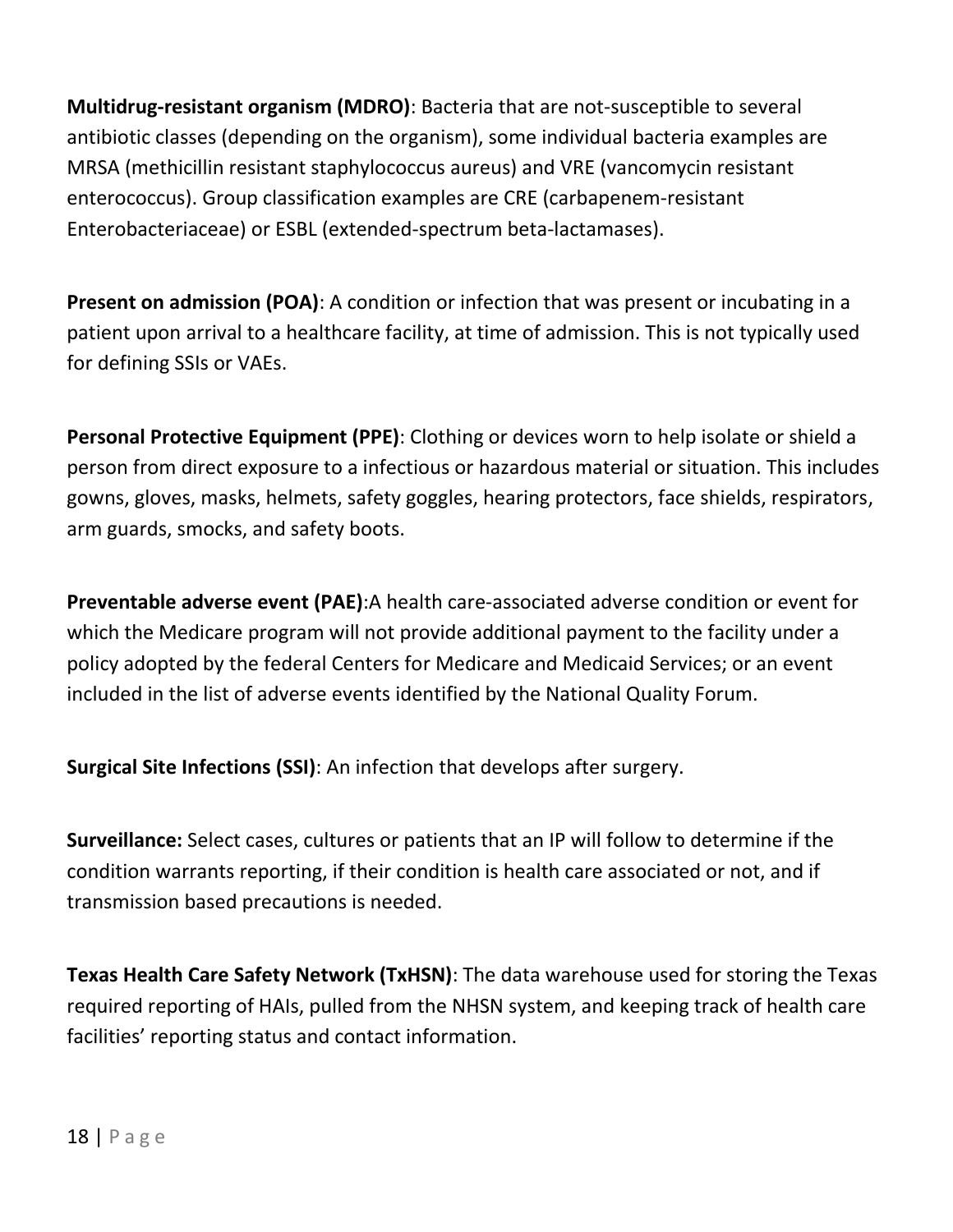**Urinary catheter**: A flexible tube that is inserted through the urethra and into the bladder to drain urine from the bladder into a bag or container.

**Urinary Tract Infection**: The urinary tract includes the kidneys, bladder and the tubes that help carry urine through the urinary tract and out of the body. Most often, infections occur in the bladder and lower urinary tract. Antibiotics are the usual treatment.

**Ventilator**: Machine that is used to help a patient breathe by giving oxygen through a tube placed in a patient's mouth or nose, or through a hole in the front of the neck.

**Ventilator-Associated Event (VAE)**: Lung infection that develops in a person who is on a ventilator.